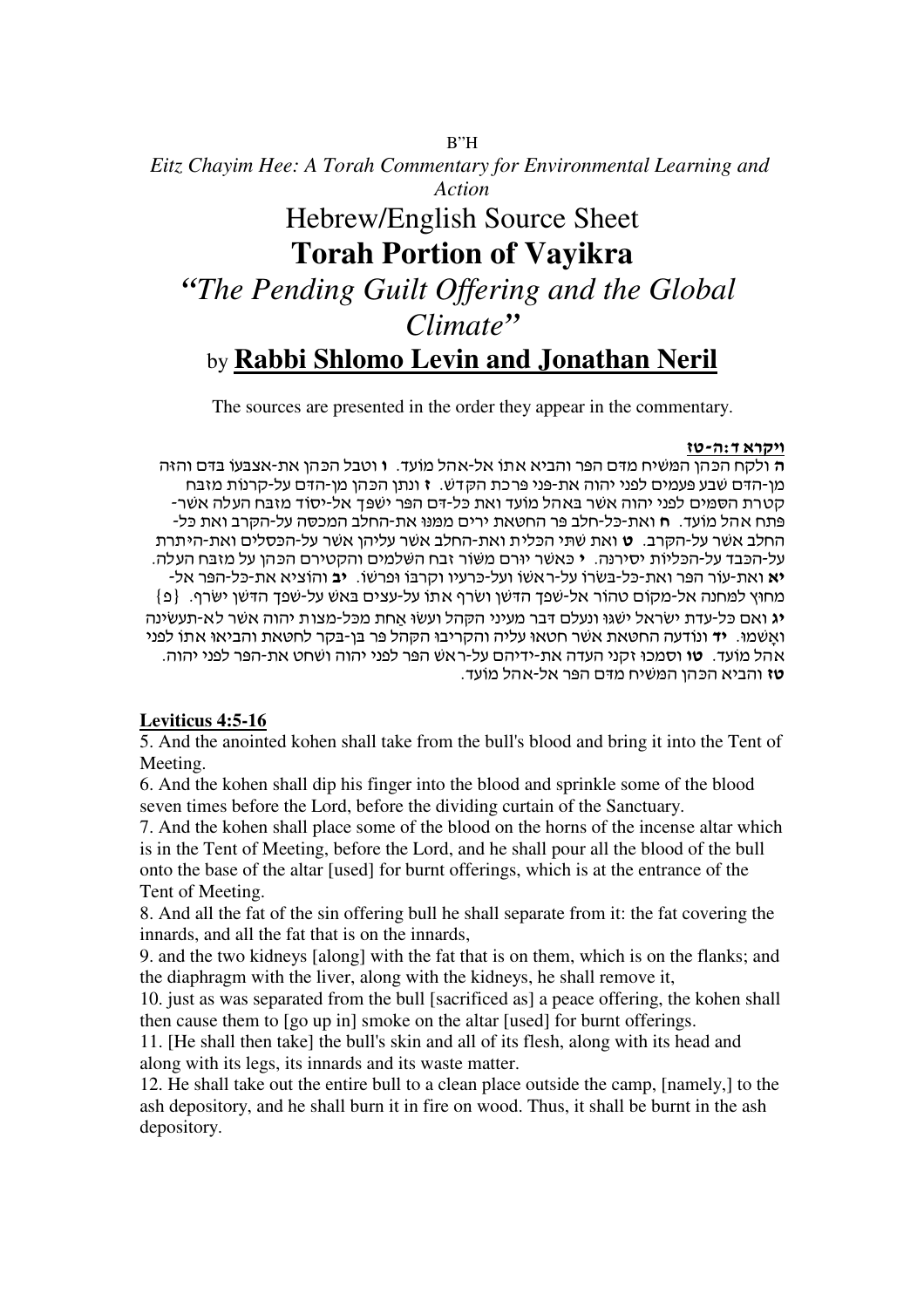13. And if the entire community of Israel errs because a matter was hidden from the eyes of the congregation, and they commit one of all of all the commandments of the Lord, which may not be committed, incurring guilt;

14. When the sin which they had committed becomes known, the congregation shall bring a young bull as a sin offering. They shall bring it before the Tent of Meeting. 15. The elders of the community shall lean their hands [forcefully] upon the bull's head, before the Lord, and one shall slaughter the bull before the Lord.

16. The anointed kohen shall bring some of the bull's blood into the Tent of Meeting,

# <u>ויקרא ה:יז-יט</u>

. יז ואם-נפש ,כי תחטא ,ועשתה אחת מכל-מצות ה׳ ,אשר לא תעשינה ;ולא-ידע ואשם ,ונשא עונו , יח והביא איל תמים מן-הצאן ,בערכך לאשם--אל-הכהן ;וכפר עליו הכהן על שגגתו אשר-שגג

והוא לא-ידע--ונסלח לו. **יט** אשם ,הוא :אשם אשם

## **Leviticus 5:17-19**

17. If a person sins and commits one of the commandments of the Lord which may not be committed, but he does not know, he is guilty, and he shall bear his transgression.

18. He shall bring an unblemished ram from the flock, with the value for a guilt offering, to the kohen. The kohen shall then make atonement for his unintentional sin which he committed and did not know, and he shall be forgiven.

19. It is a guilt offering he has incurred guilt before the Lord.

#### רש"י ויקרא ה:יז

ו**לא ידע ואשם והביא -**העניין הזה מדבר במי שבא ספק כרת לידו ולא ידע אם עבר עליו אם לאו, כגון חלב ושומן לפניו, וכסבור ששתיהן היתר, ואכל את האחת. אמרו לו: אחת של חלב הייתה, ולא ידע א זו של חלב אכל, הרי זה מביא אש תלוי ומגי עליו : כל זמן שלא נודע לו שודאי חטא, ואם נודע לו לאחר זמן יביא חטאת

## **Rashi Leviticus 5:17**

*but he does not know, he is guilty and*…He shall bring This section deals with one who has a doubt regarding a prohibition punishable by excision, whereby he does not know whether he has transgressed it [the prohibition] or not. For instance, [a piece of] prohibited animal fat (הלב) and [a piece of] permissible animal fat (שוּמן) are placed before someone, and, thinking that both were permissible [fats], he ate one. Then, people told him, "One of those pieces was הלב, prohibited fat!" Now, the person did not know whether he had eaten the one piece that was הלב In this case, he must bring a sacrifice called an *וֹשׁם* תלוּי (*ker.* 17b), which  $\alpha$  "pending guilt-offering" (*Ker.* 17b), which protects him [against punishment] so long as he does not know that he had indeed sinned. However, if afterwards, he did find out [that he had indeed sinned], then he must bring a sin-offering. — [*Ker.* 26b, *Torath Kohanim* 5:367]

## <mark>ספורנו ויקרא ה:יז-יט</mark>

ו**אשם ונשא עונו**. כבר קבלו זייל שזה מדבר באשם תלוי. שאינו יודע אם חטא ואם לאו. ועל זה אמר ״ונשא עונו״ כּפי הראוי לו . אם חטא בשוגג, או לא נפל בחטא אבל היה עונו שלא נזהר עד . שנפל בספק. וכפי עונו ישא הענש

# **Seforno commentary to Vayikra 5:17-19**

*"he is guilty, and he shall bear his transgression"*- Our sages teach by tradition that this is referring to the pending guilt [offering], where a person does not know whether or not they sinned. About this [scripture] states, "he shall bear his transgression" as befits him. For if he sinned accidentally [he does retain guilt], but if he didn't happen to sin, his transgression was a lack of caution from which he fell into this dubious